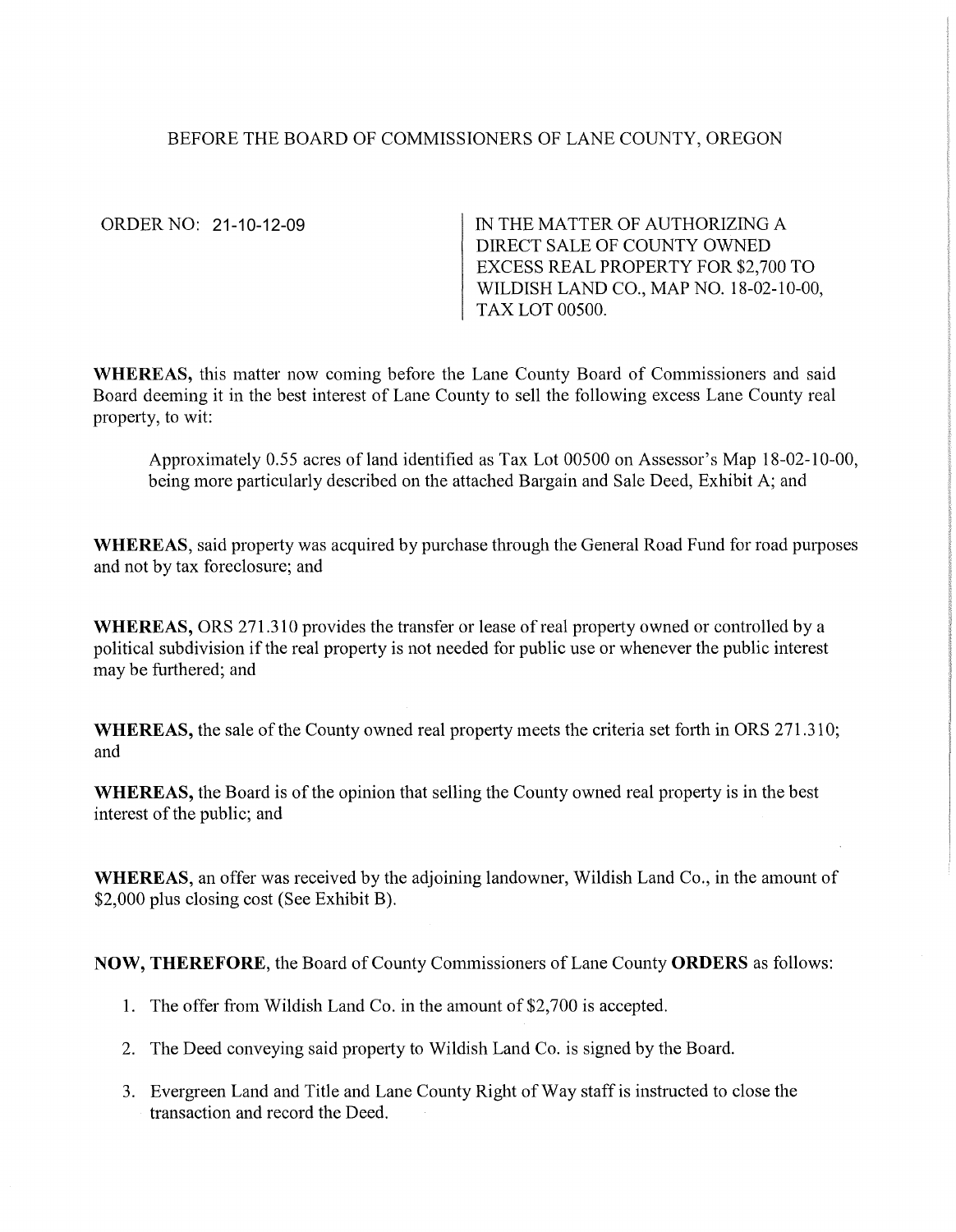4. The sale proceeds are disbursed to the General Road Fund (225-3632-446120-101).

**IT IS FURTHER ORDERED** that this Order shall be entered into the records of the Lane County Board of Commissioners Journal of Administration.

**ADOPTED** this  $\frac{12\text{th}}{\text{atm}}$  day of  $\frac{\text{October}}{\text{atm}}$ , 2021.

Joe Berney, Chair Lane County Board of Commissioners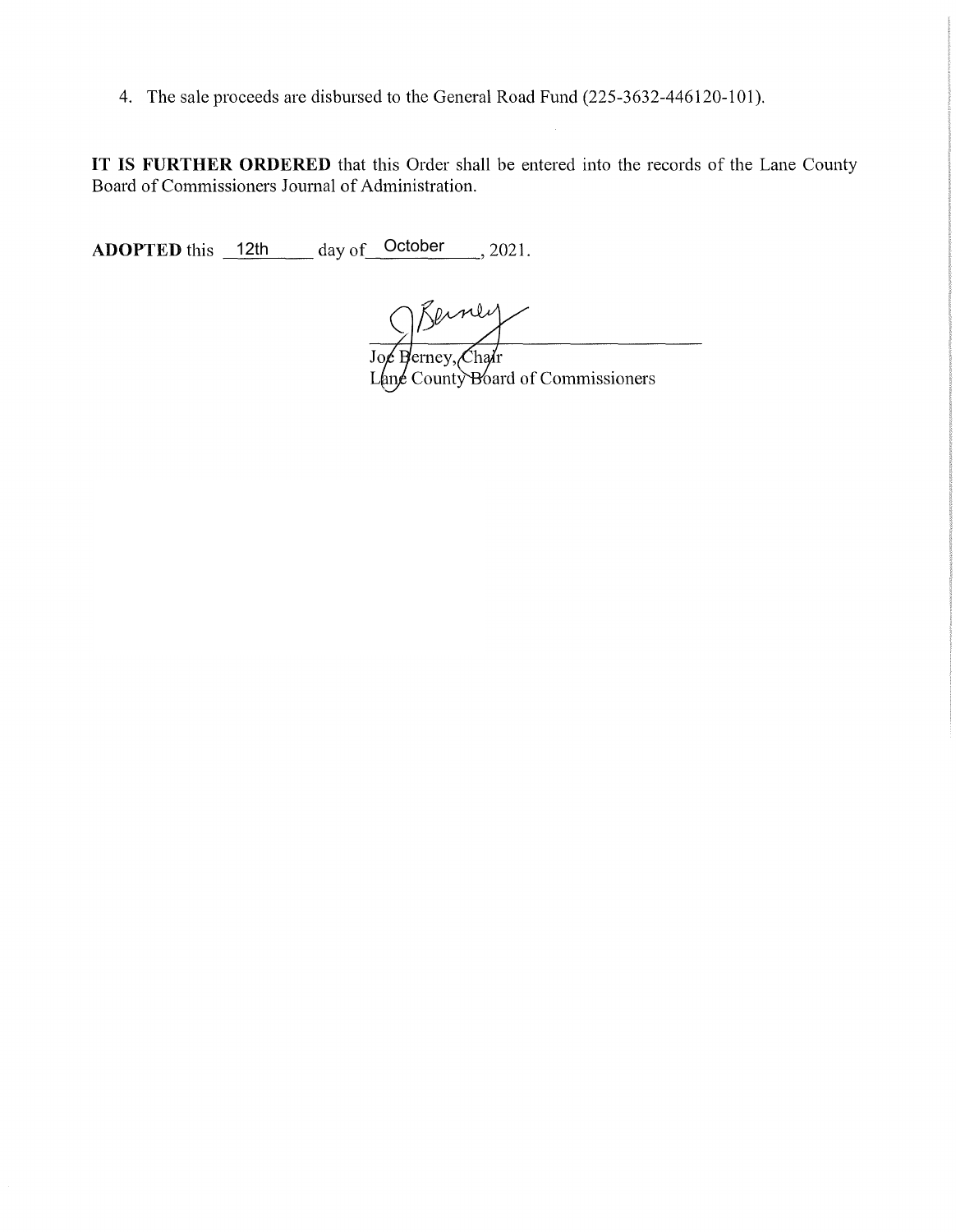## EXHIBIT B

#### PURCHASE SURPLUS LANE COUNTY OWNED REAL PROPERTY

|  | Name of Offeror (print): |  |
|--|--------------------------|--|
|  |                          |  |

Wildish Land Co.

(As wanted to appear on Deed)

Address of Offeror: P.O. Box 40310

Eugene, Oregon 97404-0047

(For tax statement purposes)

Offer to purchase Lane County owned real property described as follows, to wit:

### Assessor's Map and Tax Lot No's # 18-02-10-00-00500 (North of Bob Straub/Jasper) Amount of Offer & Closing Costs

| <b>Amount of Offer:</b>                  | \$2,000.00 |
|------------------------------------------|------------|
| Deposit:                                 | (50.00)    |
| <b>Remaining Amount of Offer</b>         | \$2,000.00 |
| <b>Estimated Closing Costs:</b>          |            |
| <b>Title Insurance/PTR/Escrow</b>        |            |
| (to be paid by Wildish)                  | \$600.00   |
| <b>Escrow, Recording Fees</b>            |            |
| (to be paid by Wildish)                  | \$100.00   |
|                                          |            |
| <b>Final Balance Due upon Acceptance</b> | \$2,700.00 |

NOTE: Lane County reserves the right to accept or reject any and all offers.

The undersigned has offered and agrees to the terms set forth in the "Terms of Sale" (attached hereto), which are incorporated herein by reference and made a part hereof and agrees to pay Lane County the sum indicated above as the "Amount of Offer."

In the event the offeror fails to pay the balance due in the time specified, all rights of the offeror in said real property shall cease and all right, title, and interest in said real property shall continue to remain vested in Lane County, free of any claims or equity in the undersigned offeror or those claiming through him/her.

I hereby agree to purchase the above property and to pay the price of  $$2,700.00$ as specified above, Closing costs to be paid by Wildish, Buyer.

alin

Signature of Offeror

P.O. Box 40310, Eugene, OR 97404

Address of Offeror

March 16, 2021

Date

Wildish Land Co.

Print Name of Offeror

541.485.1700

Phone:

kellyw@wildish.com

Email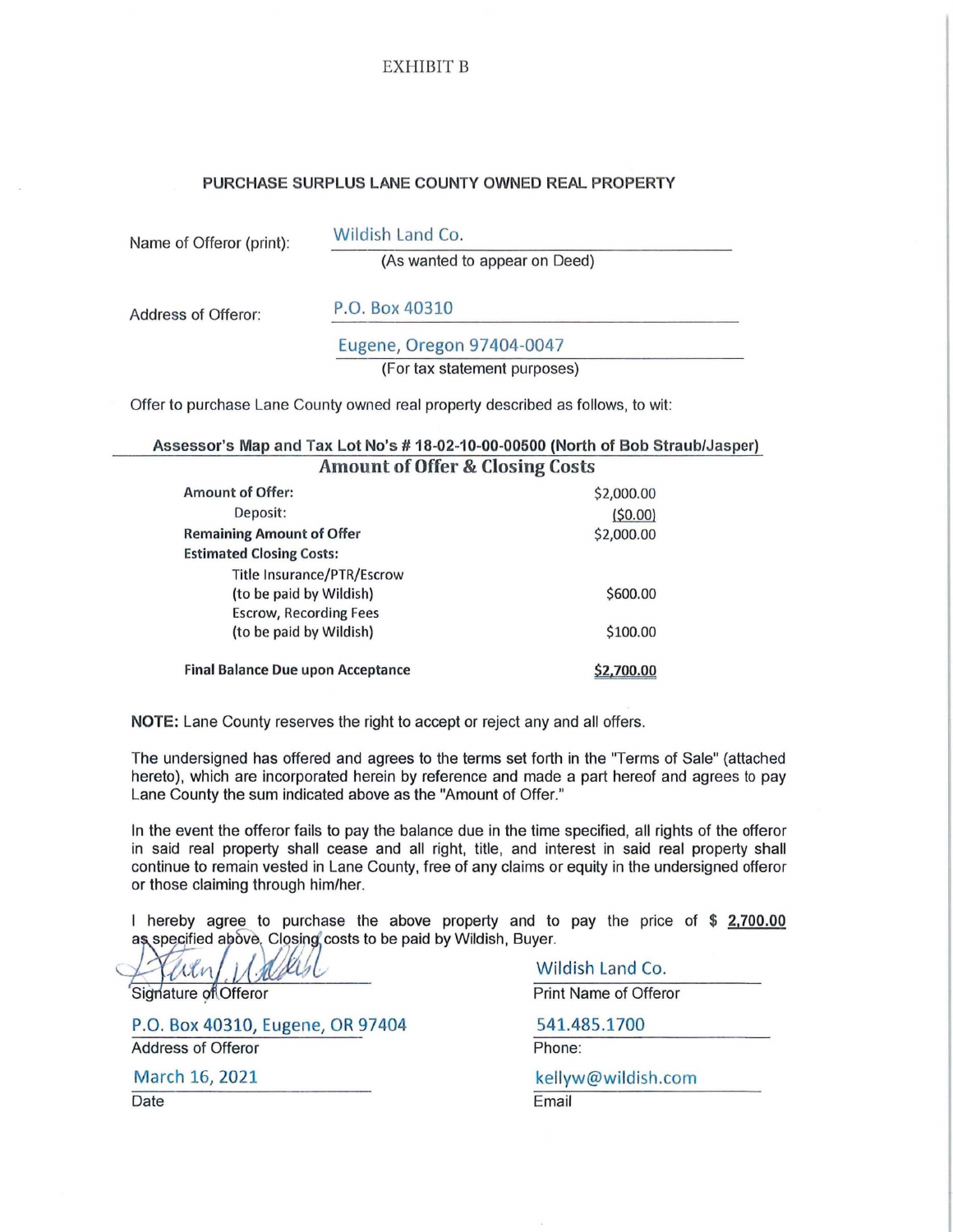#### TERMS OF SALE

This offer must get the approval and acceptance from the Lane County Board of Commissioner's. Only the Lane County Board of Commissioner can legally accept offers on behalf of Lane County. Until such approval and acceptance is received, Lane County reserves the right to consider any and all offers received for any particular property.

Title insurance is required and will be paid by the Buyer, which includes a Preliminary Title Report, escrow and recording fees. The transaction will be closed at Evergreen Land and Title.

All payments must be made in CASH, BUSINESS CHECK, OR CERTIFIED CHECK, payable to "Lane County".

In the event the offeror fails to pay the balance due within 45 days of Notice of Commissioner's Board Approval, all rights of the offeror in said real property shall cease and all right, title, and interest in said real property shall continue to remain vested in Lane County, free of any claim or equity in the undersigned offerer or those claiming through him/her, and Lane County shall retain the deposit as liquidated damages for failure of offerer to complete purchase.

This property is sold on an "as is, where is, with all faults" basis. Lane County shall convey only such right, title and interest in said real property as is now vested in Lane County. Conveyance will be made by Bargain and Sale Deed. No warranty or guarantee, expressed or implied, is made regarding condition of title (encumbrances, liens, easements, etc.), ability to use a property for any particular purpose pursuant to Oregon land use law, existence of legal access, location of property boundaries or any other matter concerning a property. Title insurance will be provided, including a preliminary title report. It is the responsibility of the Buyer to thoroughly investigate the property prior to purchasing it from Lane County.

THE PROPERTY DESCRIBED IN THIS INSTRUMENT MAY NOT BE WITHIN A FIRE PROTECTION DISTRICT PROTECTING STRUCTURES. THE PROPERTY IS SUBJECT TO LAND USE LAWS AND REGULATIONS THAT, IN FARM OR FOREST ZONES, MAY NOT AUTHORIZE CONSTRUCTION OR SITING OF A RESIDENCE AND THAT LIMIT LAWSUITS AGAINST FARMING OR FOREST PRACTICES, AS DEFINED IN ORS 30.930, IN ALL ZONES. BEFORE SIGNING OR ACCEPTING THIS INSTRUMENT, THE PERSON TRANSFERRING FEE TITLE SHOULD INQUIRE ABOUT THE PERSON'S RIGHTS, IF ANY, UNDER ORS 195.300, 195.301 AND 195.305 TO 195.336 AND SECTIONS 5 TO 11, CHAPTER 424, OREGON LAWS 2007, SECTIONS 2 TO 9 AND 17, CHAPTER 855, OREGON LAWS 2009, AND SECTIONS 2 TO 7, CHAPTER 8, OREGON LAWS 2010. BEFORE SIGNING OR ACCEPTING THIS INSTRUMENT, THE PERSON ACQUIRING FEE TITLE TO THE PROPERTY SHOULD CHECK WITH THE APPROPRIATE CITY OR COUNTY PLANNING DEPARTMENT TO VERIFY THAT THE UNIT OF LAND BEING TRANSFERRED IS A LAWFULLY ESTABLISHED LOT OR PARCEL, AS DEFINED IN ORS 92.010 OR 215.010, TO VERIFY THE APPROVED USES OF THE LOT OR PARCEL, TO VERIFY THE EXISTENCE OF FIRE PROTECTION FOR STRUCTURES AND TO INQUIRE ABOUT THE RIGHTS OF NEIGHBORING PROPERTY OWNERS, IF ANY, UNDER ORS 195.300, 195.301 AND 195.305 TO 195.336 AND SECTIONS 5 TO 11, CHAPTER 424, OREGON LAWS 2007, SECTIONS 2 TO 9 AND 17, CHAPTER 855, OREGON LAWS 2009, AND SECTIONS 2 TO 7, CHAPTER 8, OREGON LAWS 2010. THE PROPERTY DESCRIBED IN THIS INSTRUMENT IS SUBJECT TO SPECIAL ASSESSMENT UNDER ORS 358.505.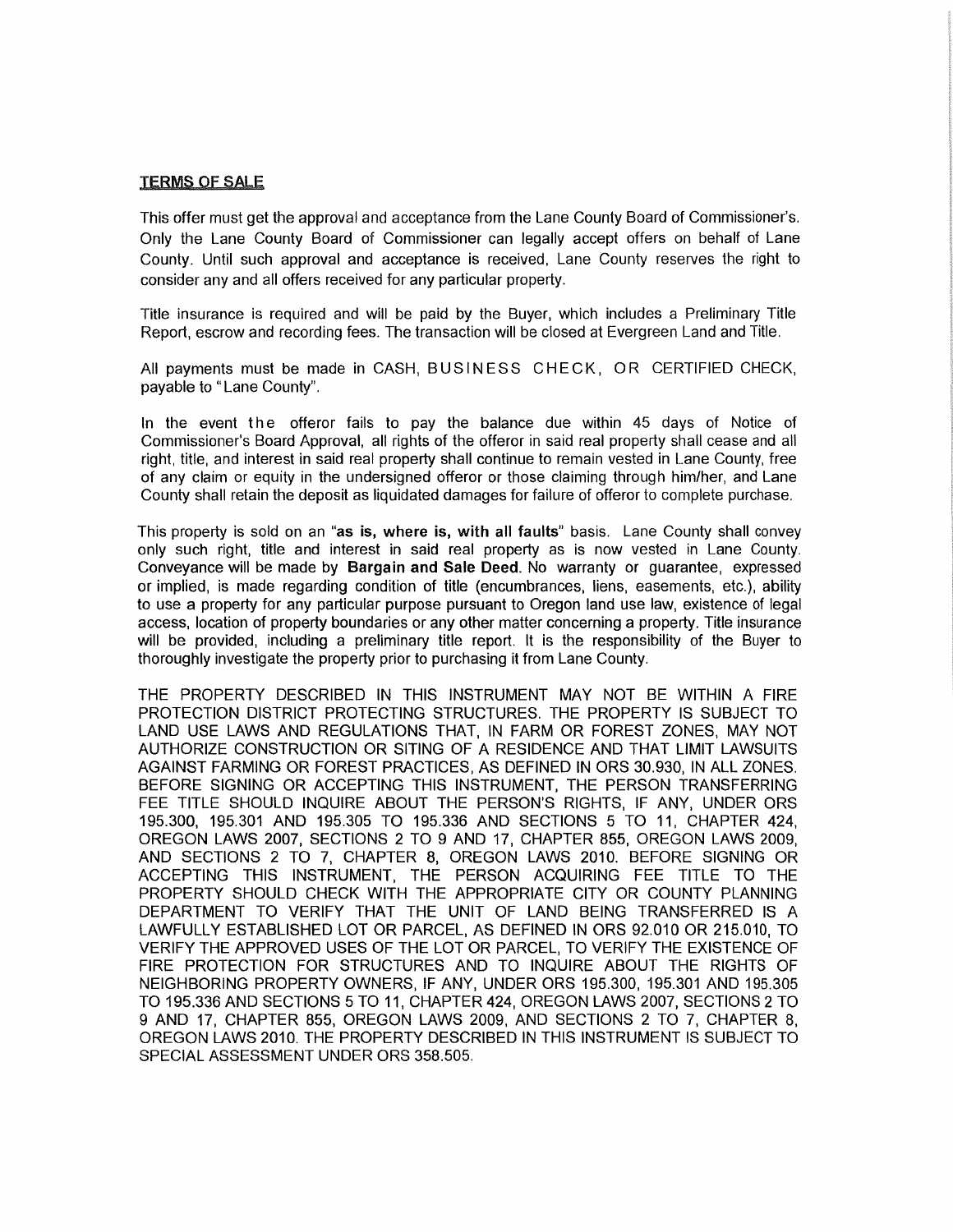# **EXHIBIT C**

# **COUNTY OWNED EXCESS PROPERTY**  GIS Aerial Photo\* 18-02-10-00-00500



\*Lines are approximate.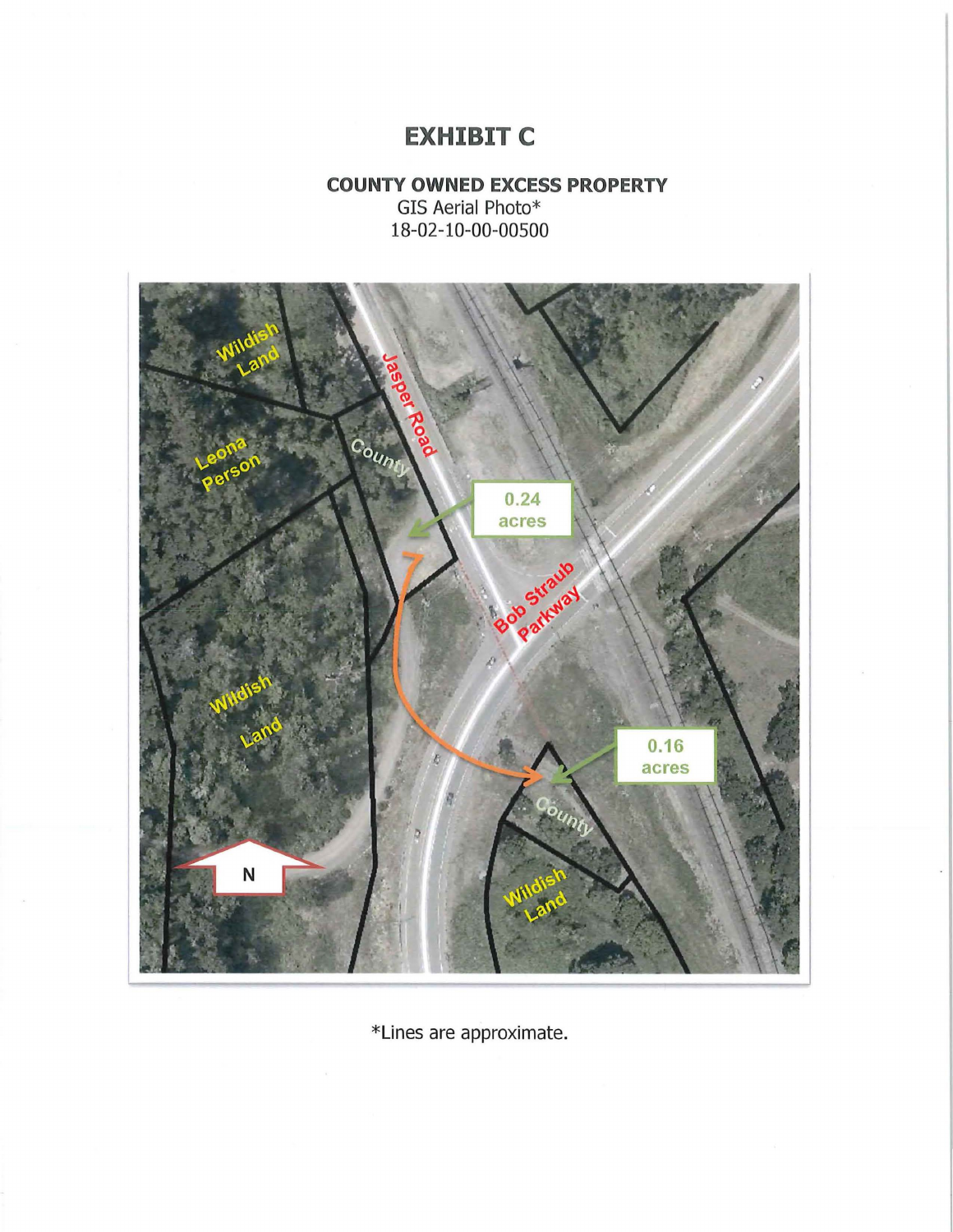After Recording Return to, and Wildish Land Co. P.O Box 40310 Eugene, OR 97404

Send Tax Statements to: Wildish Land Co. P.O. Box 40310 Eugene, OR 97404

# RECORDING INFORMATION

DO NOT WRITE IN THIS SPACE

## BARGAIN AND SALE DEED

LANE COUNTY, a political subdivision of the State of Oregon, pursuant to Order Number of the Board of County Commissioners of Lane County, hereinafter called GRANTOR, for the true and actual consideration of TWO THOUSAND SEVEN HUNDRED DOLLARS and no/100 dollars, (\$ 2,700) and other consideration, conveys to Wildish Land Co., hereafter called GRANTEE, all that real property situated in Lane County, State of Oregon, described as follows:

### See Exhibit A

Reserving unto the Grantor (Lane County) a permanent access easement over, across and along the existing driveway approach to a permanent drainage easement described in Recorder's Reception Number 2006-057424, Lane County Deeds and Records, Lane County, Oregon

Subject to all rights of way, easements, covenants, restriction, and encumbrances of record including the following:

The Grantee shall not obstruct or otherwise interfere with the Grantor's use of the access easement.

BEFORE SIGNING OR ACCEPTING THIS INSTRUMENT, THE PERSON TRANSFERRING FEE TITLE SHOULD INQUIRE ABOUT THE PERSON'S RIGHTS, IF ANY, UNDER ORS 195.300, 195.301 AND 195.305 TO 195.336 AND SECTIONS 5 TO 11, CHAPTER 424, OREGON LAWS 2007, SECTIONS 2 TO 9 AND 17, CHAPTER 855, OREGON LAWS 2009, AND SECTIONS 2 TO 7, CHAPTER 8, OREGON LAWS 2010. THIS INSTRUMENT DOES NOT ALLOW USE OF THE PROPERTY DESCRIBED IN THIS INSTRUMENT IN VIOLATION OF APPLICABLE LAND USE LAWS AND REGULATIONS. BEFORE SIGNING OR ACCEPTING THIS INSTRUMENT, THE PERSON ACQUIRING FEE TITLE TO THE PROPERTY SHOULD CHECK WITH THE APPROPRIATE CITY OR COUNTY PLANNING DEPARTMENT TO VERIFY THAT THE UNIT OF LAND BEING TRANSFERRED IS A LAWFULLY ESTABLISHED LOT OR PARCEL, AS DEFINED IN ORS 92.010 OR 215.010, TO VERIFY THE APPROVED USES OF THE LOT OR PARCEL, TO DETERMINE ANY LIMITS ON LAWSUITS AGAINST FARMING OR FOREST PRACTICES, AS DEFINED IN ORS 30.930, AND TO INQUIRE ABOUT THE RIGHTS OF NEIGHBORING PROPERTY OWNERS, IF ANY, UNDER ORS 195.300, 195.301 AND 195 .305 TO 195 .336 AND SECTIONS 5 TO 11, CHAPTER 424, OREGON LAWS 2007, SECTIONS 2 TO 9 AND 17, CHAPTER 855, OREGON LAWS 2009, AND SECTIONS 2 TO 7, CHAPTER 8, OREGON LAWS 2010.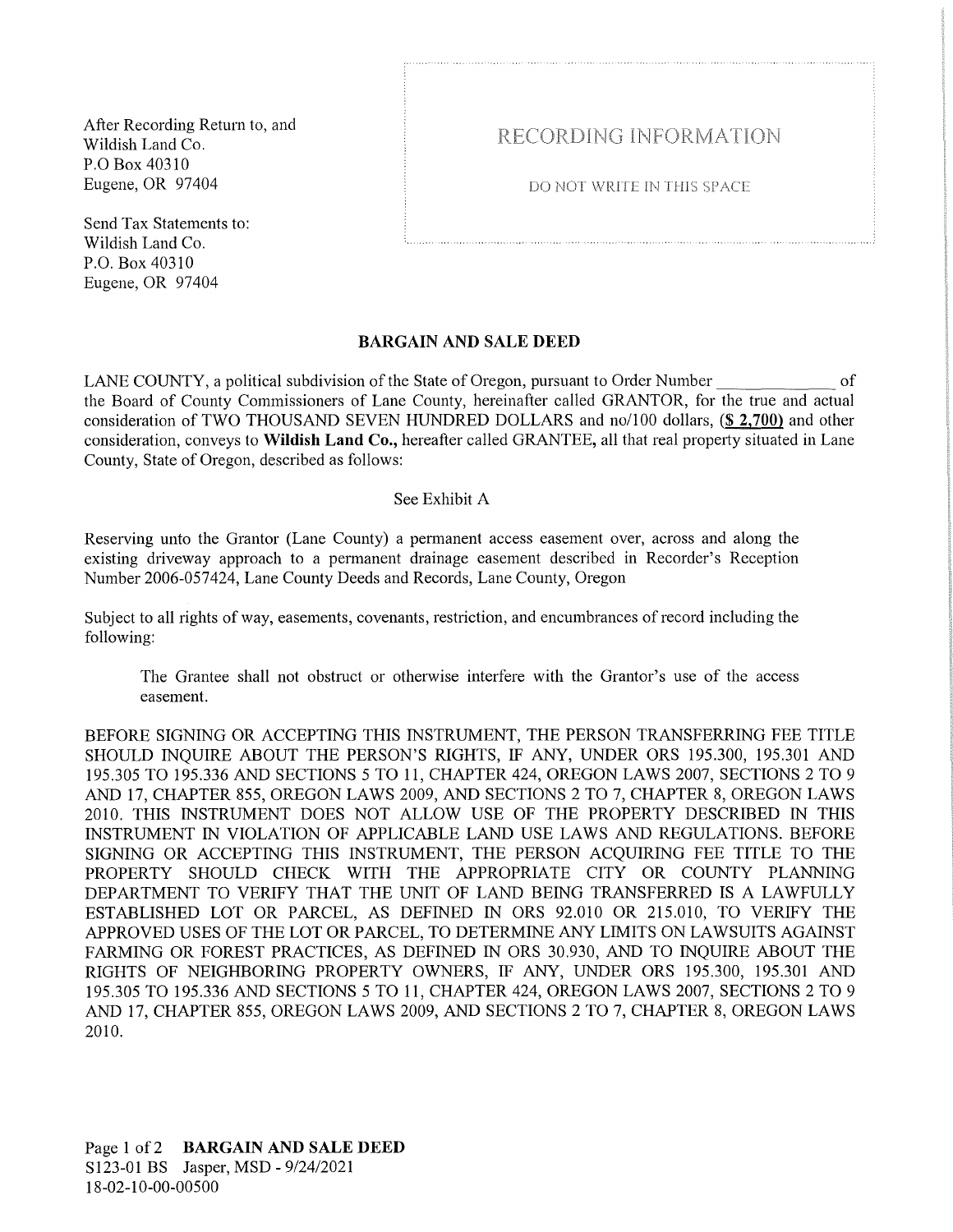| IN WITNESS WHEREOF, the undersigned have executed this instrument this | dav |
|------------------------------------------------------------------------|-----|
|                                                                        |     |

of  $\qquad \qquad , 20$  .

Joe Berney, Chair Lane County Board of Commissioners

| STATE OF OREGON<br>County of Lane | SS.             |                       |  |  |
|-----------------------------------|-----------------|-----------------------|--|--|
| On                                | 20 <sub>1</sub> | , personally appeared |  |  |

who, duly being sworn, did say that he is member of the Board of Commissioners of Lane County, Oregon and that said instrument was signed and sealed in behalf of Lane County by authority of its Board of Commissioners; and they acknowledged said instrument to be its voluntary act and deed. Before me:

Notary Public for Oregon

My Commission Expires: \_\_\_\_\_\_\_ \_